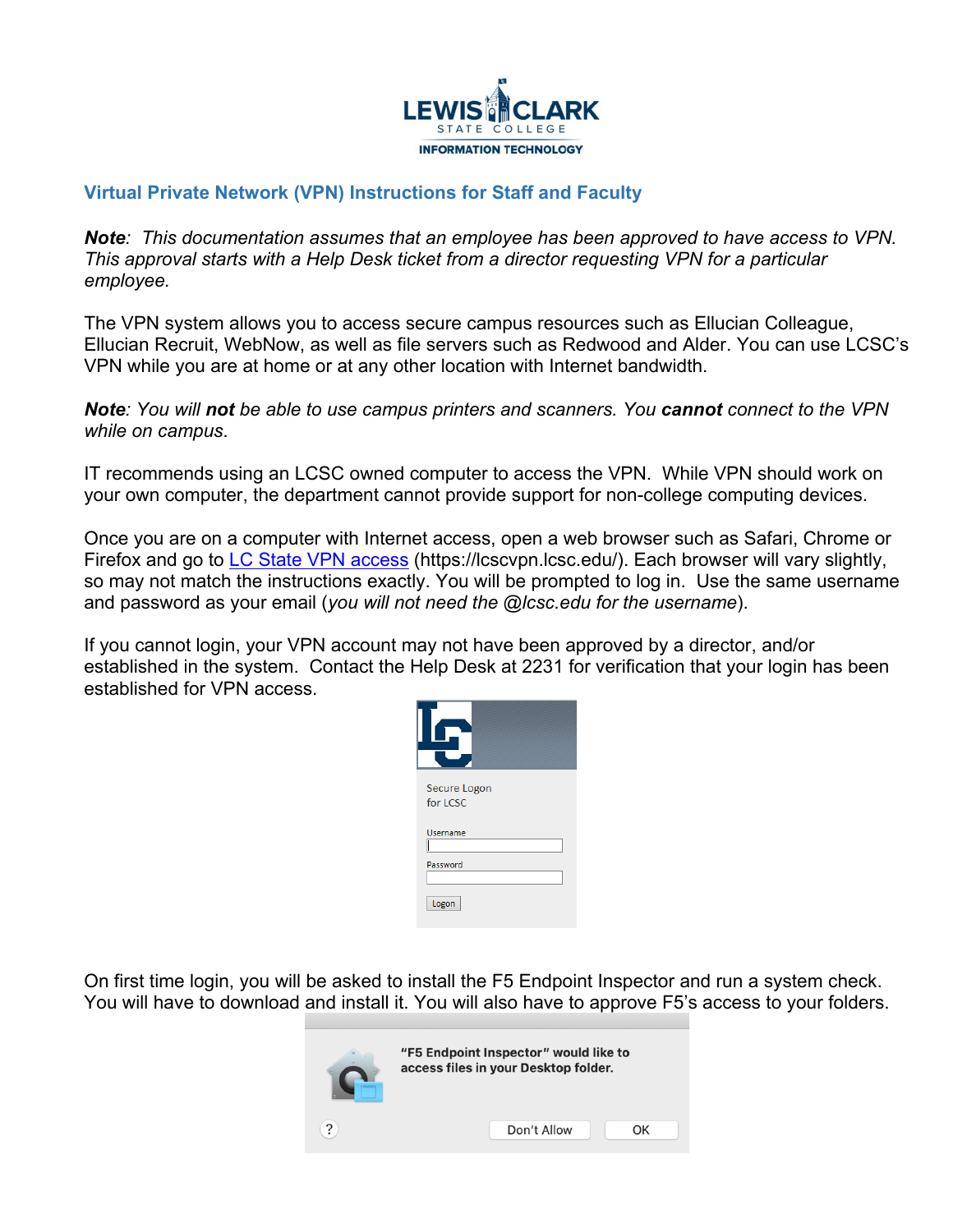Afterwards click the first option – 'Always allow inspection from this site'.



F5 Endpoint Inspector will determine if your computer's operating system and antivirus software are up to date. This verification protects LCSC's resources once you connect. The inspection process occurs every time you connect to the VPN.

This step can take a few minutes as it scans your computer.

If the scan produces a failure with an error message, jump down to the "**Troubleshooting**" section of this document on the last page.



If your computer passes the inspection, then you will be presented with the following screen. Click on the VPN icon.

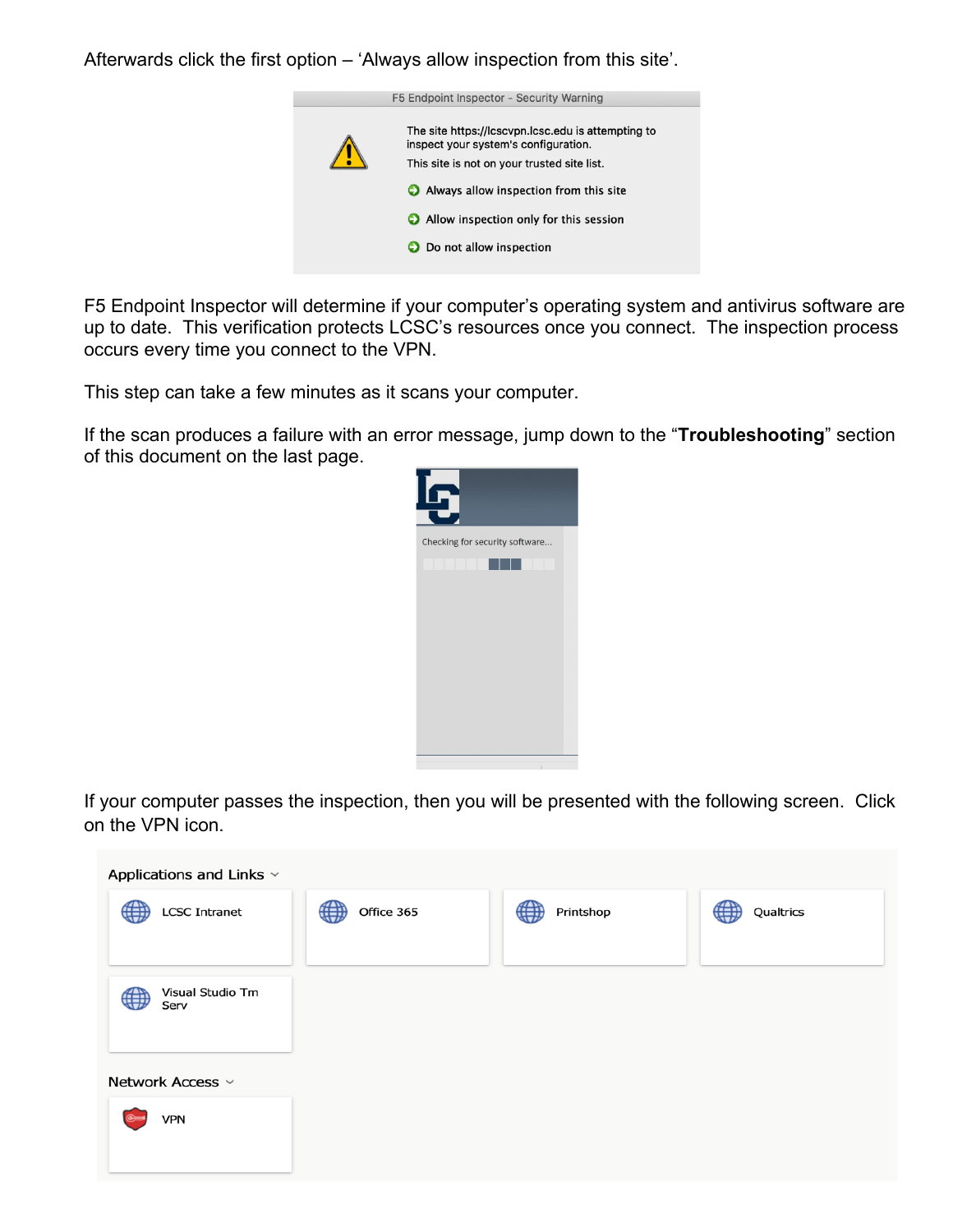A box will pop up asking you to Install F5 VPN

| <b>Network Access</b>                          |  |
|------------------------------------------------|--|
| Network access client components are required. |  |
| 1. Download and run the installer.             |  |
| Download                                       |  |
| 2. Click here when the installation completes. |  |

Download and run the installer before clicking continue. The next time you connect to VPN, you will see a popup like this Open F5 VPN.

# Open F5 VPN?

https://lcscvpn.lcsc.edu wants to open this application.

| Open F5 VPN<br>Cancel |
|-----------------------|
|-----------------------|

Provided by LCSC Information Technology

Once F5 has launched you'll see a window like this. Wait for the status to change to connected, you are connected to LCSC's VPN and can access your network shared drives, Colleague, WebNow, etc.

| f5                       |                |                      |                |             |                   |
|--------------------------|----------------|----------------------|----------------|-------------|-------------------|
| Connecting               |                |                      |                |             | <b>Disconnect</b> |
| <b>Traffic Type</b>      | Sent           | Compression Received |                | Compression |                   |
| <b>Network Access</b>    |                |                      |                |             |                   |
| - Network Tunnel         | 0 <sub>B</sub> | 0%                   | 0 B            | 0%          |                   |
| - Optimized Applications | 0 <sub>B</sub> | 0%                   | 0B             | 0%          |                   |
| <b>Total</b>             | 0 <sub>B</sub> | 0%                   | 0 <sub>B</sub> | 0%          |                   |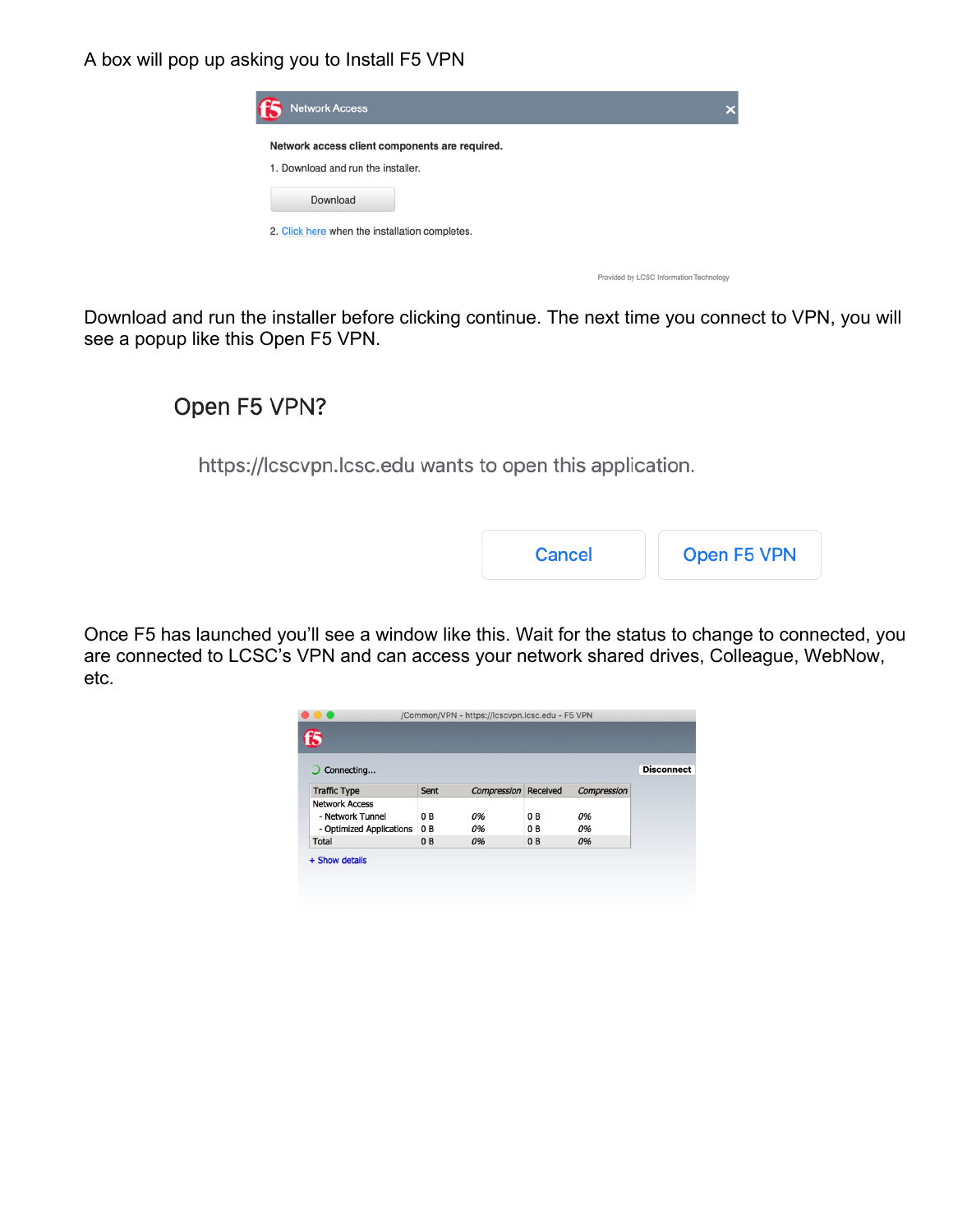### Network Shared Drives

To access network shared drives, you need to know the exact file pathway. Once known, select Finder. In the finder menu at the top of the screen, navigate to Go > Connect to server



To access Redwood or Alder file shares, type smb://redwood or smb://alder and then the share name. To access a Redwood home drive type smb://redwood/home/<userid> and click Ok. For example:

| $\ddot{?}$ |                          | <b>Browse</b>            | <b>Connect</b> |
|------------|--------------------------|--------------------------|----------------|
|            | smb://redwood/home/gpcox | <b>Connect to Server</b> |                |

For Department shares, type in smb://redwood/(insert your department share name).

While connecting to a network shared drive you may be prompted for your credentials. You will need to type in your full email address and your password to connect.

| Enter your name and password for the server<br>"redwood". |
|-----------------------------------------------------------|
| Connect As:<br>Guest                                      |
| Registered User                                           |
| gpcox@lcsc.edu<br>Name:                                   |
| Password:                                                 |
| Remember this password in my keychain                     |
| Cancel<br><b>Connect</b>                                  |